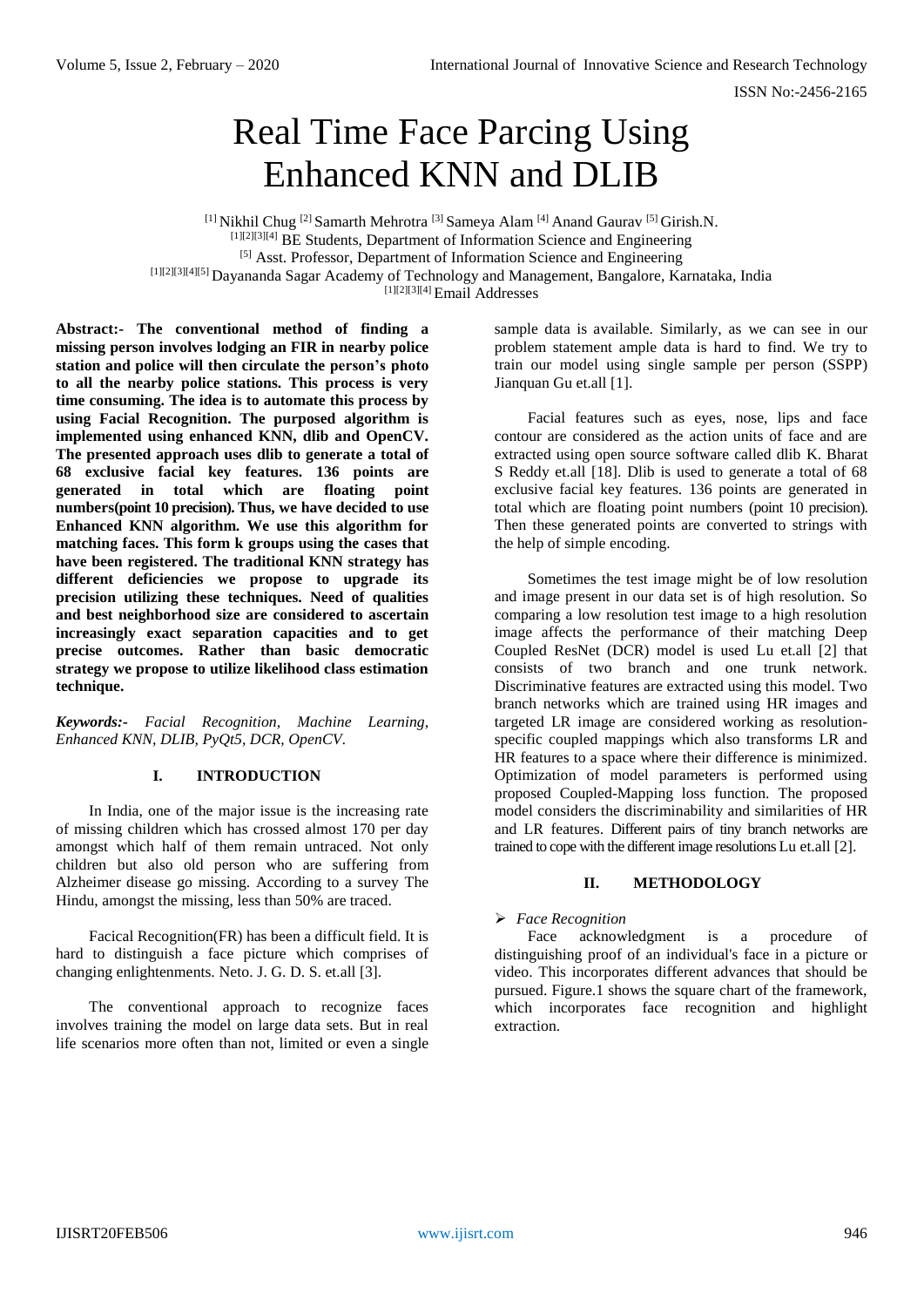

Fig 1:- Face Recognition block diagram

The algorithm is planned in a manner that it extracts 68 unique key facial features. 136 floating key points are generated with a precision of about 10.

These facial key focuses are utilized to particularly recognize facial highlights, for example, nose, eyes, nose, lips which are considered as the activity units of the face.



Fig 2:- Feature Extraction

## *OpenCV*

Open Source Computer Vision abbreviated as OpenCV is a programming function library and a cross platform providing a common infrastructure. This library mainly aims at real-time computer vision and to speed up the use of machines used in various industries. It also includes efficient algorithms which is more than 2500 in number. This library includes an immense set of state of the art computer vision. This library helps to recognise objects, track camera gestures follow eye movements, extract 3D models of objects, perceive and identify faces, remove red eyes from images, tracking of the moving objects and detect indistinguishable images from an image database setc. these algorithms can be used efficiently in these scenarios. OpenCV has a user community consisting of about 50 thousand people with an estimated number of downloads that exceeds 14 million.

We are using OpenCV to detect the faces and recognize them and to also find any similar images to the test image present in our database.

#### *Enhanced KNN*

KNN algorithm is mainly used for classification problems but it also includes regression predictive problems.

For measuring the similarity or differences between test instance and training instance, KNN uses standard Euclidean distance. This standard Euclidean distance  $d(x<sub>i</sub>,x<sub>i</sub>)$  is defined in the following equation 1.1:

$$
d(xi,xj) = \sqrt{\Sigma(ar(xi) - ar(xj))^2}
$$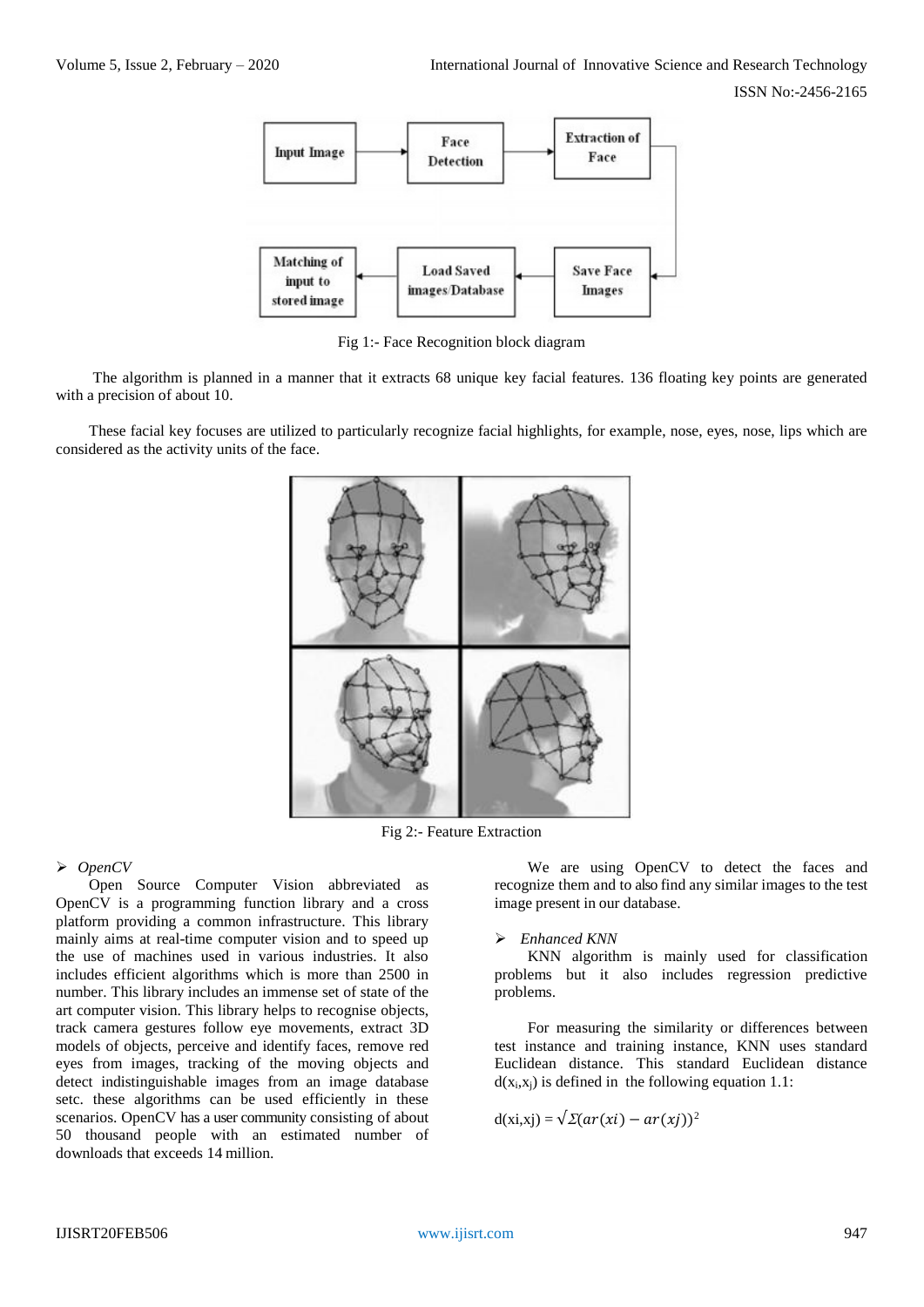KNN considers the most widely recognized closest neighbors to appraise test information. It is characterized in the accompanying condition 1.2:

$$
c(x) = \arg \max_c \sum_{i=0}^k \delta(c, c(yi))
$$

Here  $y_1, y_2, ..., y_k$  are the k nearest neighbors of test instance, k is the number of neighbors, C represent the finite set of class labels and  $\delta(c,c(yi)) = 1$  if  $c = c(yi)$  and  $\delta(c,$  $c(yi)$ - = 0 otherwise Shweta Taneja et.all [10].

The upgraded KNN calculation incorporates the accompanying advances:

Step 1: Entropy of each credit is determined to get data addition of properties. Needs are alloted to each weight quality dependent on the above estimation.

Step 2: The following stage is to discover the estimation of k for the preparation set.

Step 3: We isolate the preparation set into various clusters.

Step 4: To obtain the center of each cluster, we find mean of every cluster.

Step 5: Using Euclidean Distance formula, we try to determine the cluster which is closest to the test sample to find the K nearest neighbors.

Step 6: The distance between each sample in the cluster and the test sample is calculated using Weighted Euclidean Distance formula and K nearest neighbors are found.

Step 7: The classmark with the most extreme likelihood of chosen k neighbors is picked as the class name of the test. The proposed calculation incredibly lessens the execution time and improves the exactness as it is a blend of grouping and bunching strategies and diminishes the time intricacy.

Classification: The real order of test information is done in this part. This part runs each time when it does characterization.

The calculation is required to decrease the wastefulness of traditional K closest neighbor calculation. The proposed calculation is separated into two significant parts:

- Information pre-handling: In the information prepreparing part K esteems for the test tests are resolved, the preparation informational index is partitioned into various bunches and weight is given to various groups. Future information is arranged dependent on the aftereffects of the model. This part doesn't influence the proficiency of the calculation as it just runs once in the framework.
- Arrangement: The grouping of the real information is done in this part. This part runs over and over at whatever point the order occurs. X. Xiao et.all [25].

We structured a stream graph so as to clarify the two pieces of our calculation and it is appeared in Figure1 and 2 individually.



Fig 3:- Data Pre-Processing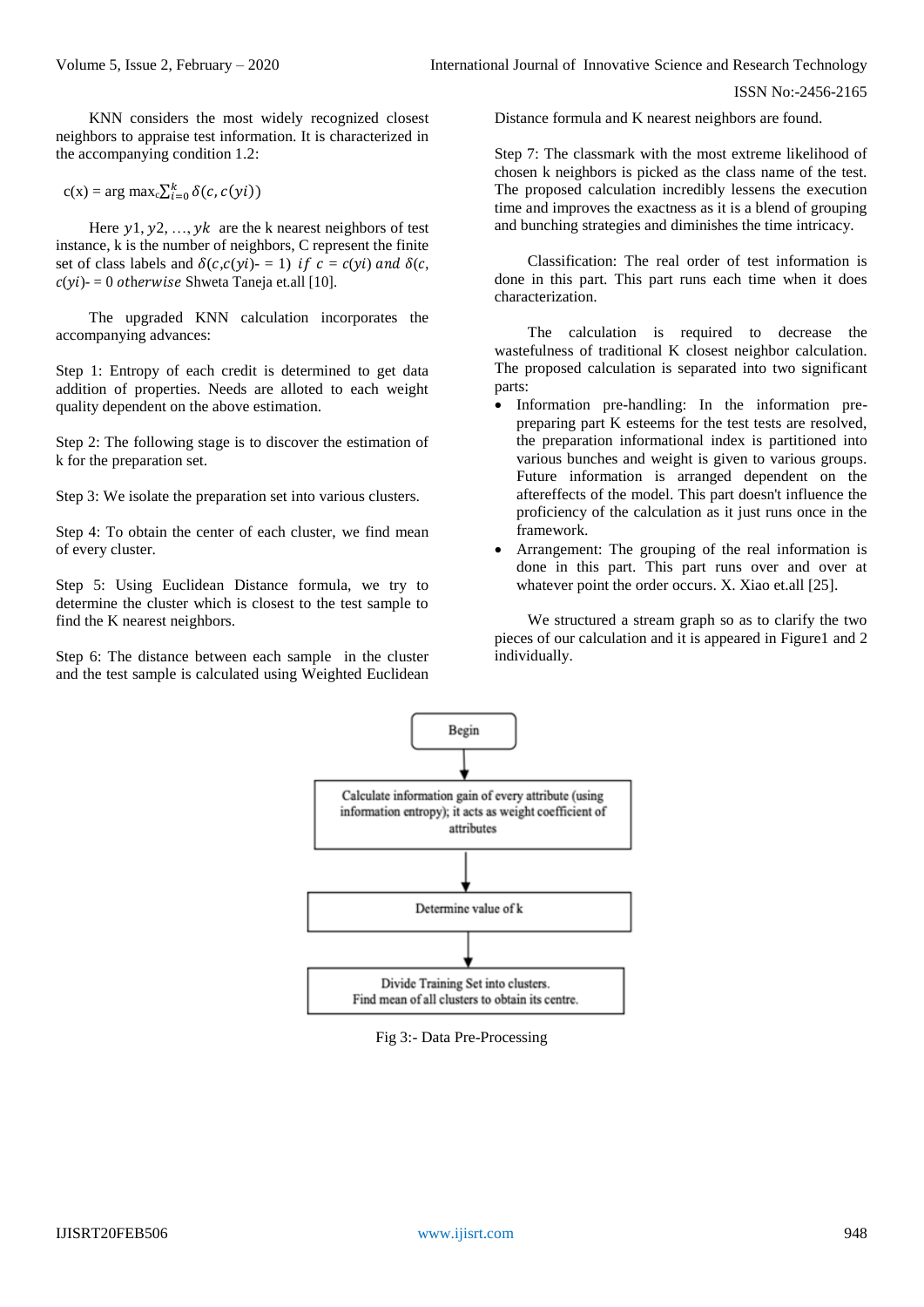

Fig 4:- Classification Process

| S.NO | TECHNIQUES                                                    | <b>RESULT</b>                                                                                                                                                                    | ISSUES                                                                                                           |
|------|---------------------------------------------------------------|----------------------------------------------------------------------------------------------------------------------------------------------------------------------------------|------------------------------------------------------------------------------------------------------------------|
| ı.   | Patch based methods and<br>generic learning methods           | LRSR achieves higher<br>recognition performance<br><b>SSPP</b>                                                                                                                   | For few datasets, it cannot<br>compared to state- of-the-art achieve a promising performance                     |
| 2.   | Deep Coupled ResNet model                                     | Accomplishes better<br>performance than the<br>existing models.                                                                                                                  | Requires 3 different resolution<br>images for training the model.                                                |
| 3.   |                                                               | The proposed face recognition<br>method outperforms the<br>Multi Scale & Multi Channel existing methods in terms of<br>shallow convolution network effectiveness and efficiency. | Depth of MMSCM could be<br>increased.                                                                            |
| 4.   | expansion                                                     | Transfer learning and sample Achieved 93.17% accuracy.                                                                                                                           | Model needs pre training                                                                                         |
| 5.   | <b>Convolutional Neural</b><br>Bayesian                       | Results on SCface dataset<br>10% by 11%, COX dataset<br>shows<br>match rate of 1% by 12%.                                                                                        | Network, Heterogenous Jointshows increase in matchrate of Accuracy of matching could be<br>improved.             |
| 6.   | KNN Method                                                    | The feasibility of the proposed<br>LLK method is successfully<br>evaluated for several visual<br>recognition tasks.                                                              | Computational cost is high due to<br>the size of the dictionary.                                                 |
| 7.   | CNN-RNN                                                       | Achieved satisfactory result of<br>about 53%.                                                                                                                                    | Does not focus on certain<br>models.                                                                             |
| 8.   | Discriminative Multi-<br>Dimensional Scaling.<br><b>MTCNN</b> | Achieved an accuracy of<br>93.55%                                                                                                                                                | In order to preserve local<br>consistency both HR-HR and<br>LR-LR images needs to be in<br>objective<br>function |
| 9.   | R-CNN, CNN                                                    | 50% Accuracy was achieved.                                                                                                                                                       | Low running speed.                                                                                               |
| 10.  | HOG                                                           | Results on FERET, MobBIO,<br>02FN.<br>FaceSampler datasets showed<br>an accuracy of 80%.                                                                                         | High Cost and less privacy.                                                                                      |

Table 1:- Table on Literature Survey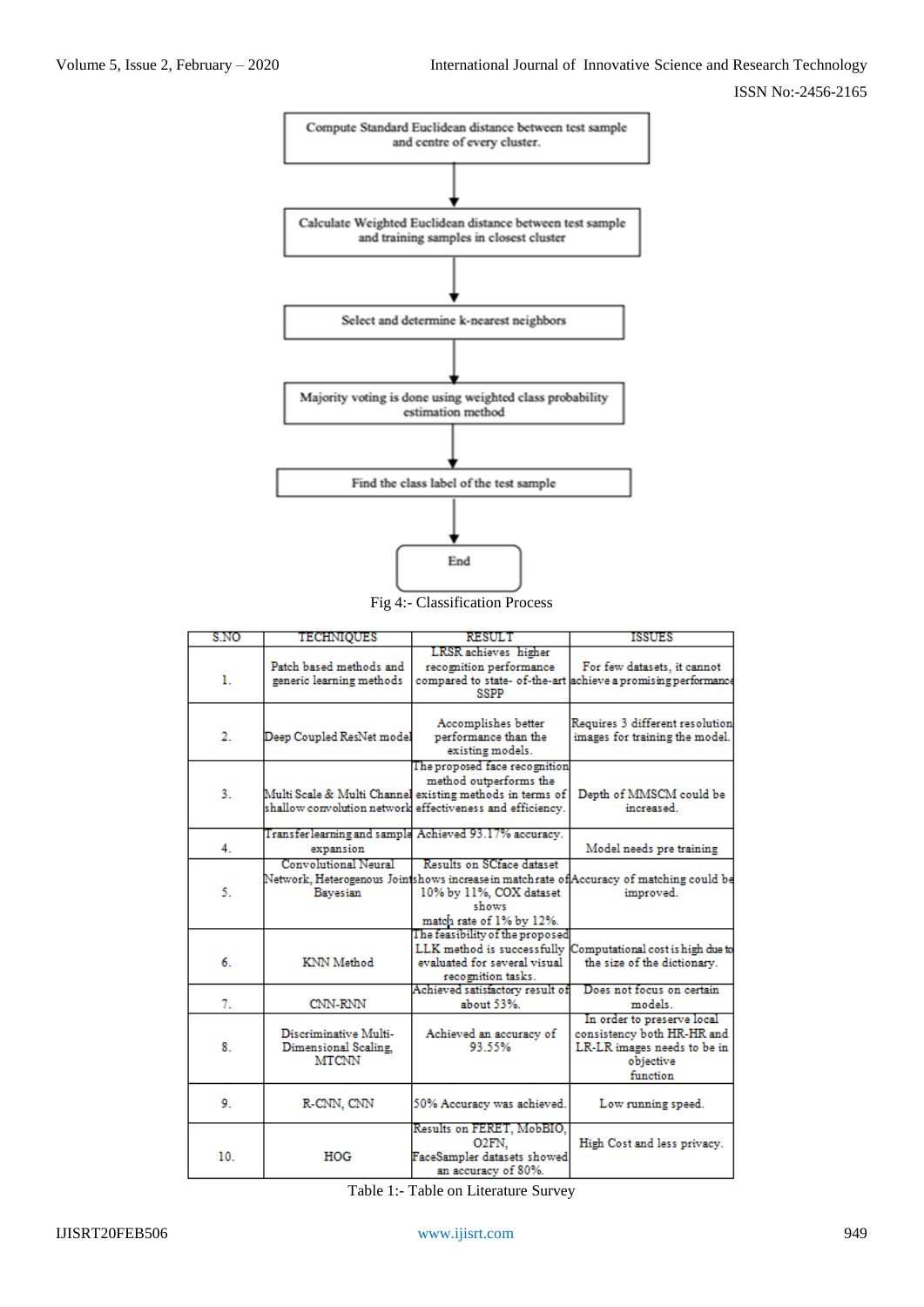#### **III. CONCLUSION**

In this paper, we present an overview on facial location approach dependent on improved KNN and DLIB. The exploratory outcomes have demonstrated that the proposed technique accomplishes preferable presentation over the regular KNN strategies. Later on, we will concentrate on coordinating the proposed strategy to the current reconnaissance framework without acquiring any additional expenses. Additionally, how to apply the prepared KNN-based model in different fields, for example, ongoing wrongdoing checking, ramble reconnaissance frameworks. This paper gives a general thought regarding the propelled AI calculations and methods used to give answers for the facial acknowledgment and location.

#### **REFERENCES**

- [1]. Gu, J., Hu, H., & Li, H. (2018). **Local robust sparse representation for face recognition with single sample per person**. *IEEE/CAA Journal of Automatica Sinica, 5(2), 547–554.*
- [2]. Lu, Z., Jiang, X., & Kot, A. (2018). **Deep Coupled ResNet for Low-Resolution Face Recognition**. *IEEE Signal Processing Letters, 25(4), 526–530.*
- [3]. Neto, J. G. D. S., Caldeira, J. L. M., & Ferreira, D. D. (2018). **Face Recognition based on Higher-Order Statistics**. *IEEE Latin America Transactions, 16(5), 1508–1515.*
- [4]. Min, W., Fan, M., Li, J., & Han, Q. (2019). **Realtime face recognition based on preidentification and multi-scale classification**. *IET Computer Vision, 13(2), 165– 171*
- [5]. Liu, Q., & Liu, C. (2015). **A Novel locally linear KNN model for visual recognition**. *2015 IEEE Conference on Computer Vision and Pattern Recognition (CVPR)*.
- [6]. Wei, Z., Liu, S., Sun, Y., & Ling, H. (2019). **Accurate Facial Image Parsing at Real-Time Speed**. *IEEE Transactions on Image Processing, 28(9), 4659–4670.*
- [7]. Wu, W., Yin, Y., Wang, X., & Xu, D. (2019). **Face Detection With Different Scales Based on Faster R-CNN**. *IEEE Transactions on Cybernetics*, *49*(11), 4017–4028.
- [8]. Yang, S., Zhang, L., He, L., & Wen, Y. (2019). **Sparse Low-Rank Component-Based Representation for Face Recognition With Low-Quality Images**. *IEEE Transactions on Information Forensics and Security*, *14*(1), 251– 261.
- [9]. C. Ding and D. Tao, "**Robust face recognition via multimodal deep face representation**," IEEE Trans. Multimedia, vol. 17, no. 11, pp. 2049–2058, 2015
- [10]. Taneja, S., Gupta, C., Goyal, K., & Gureja, D. (2014). **An Enhanced K-Nearest Neighbor Algorithm Using Information Gain and Clustering**. *2014 Fourth International Conference on Advanced Computing & Communication Technologies*.
- [11]. M. Yang, L. Van Gool, and L. Zhang, "**Sparse variation dictionary learning for face recognition with a single training sample per person,**" in Proc. 2013 IEEE Int. Conf. Computer Vision, Sydney, Australia, pp. 689−696, 2013. [10] Gu, J., Hu, H., & Li, H. (2018).
- [12]. J. W. Lu, Y. P. Tan, and G. Wang, "**Discriminative multimanifold analysis for face recognition from a single training sample per person,**" IEEE Trans. Pattern Anal. Mach. Intell., vol. 35, no. 1, pp. 39−51, Jan. 2013.
- [13]. M. Yang, L. Zhang, J. Yang, and D. Zhang, "**Regularized robust coding for face recognition**," IEEE Transactions on Image Processing, vol. 22, no. 5, pp. 1753–1766, 2013
- [14]. Q. Liu and C. Liu, "**A new locally linear KNN method with an improved marginal Fisher analysis for image classification**," in Proc. IEEE IJCB, Sep./Oct. 2014, pp. 1–6.
- [15]. M. N. Kan, S. G. Shan, Y. Su, D. Xu, and X. L. Chen, "**Adaptive discriminant learning for face recognition,**" Pattern Recognit., vol. 46, no. 9, pp. 2497−2509, Sep. 2013.
- [16]. W. W. Zou and P. C. Yuen, "**Very low resolution face recognition problem**," IEEE Trans. Image Processing, vol. 21, no. 1, pp. 327–340, 2012.
- [17]. B. Li, H. Chang, S. Shan, and X. Chen, "**Lowresolution face recognition via coupled locality preserving mappings**," IEEE Signal processing letters, vol. 17, no. 1, pp. 20–23, 2010.
- [18]. Reddy, K. B. S., Loke, O., Jani, S., & Dabre, K. (2018). **Tracking People In Real Time Video Footage Using Facial Recognition**. *2018 International Conference on Smart City and Emerging Technology (ICSCET)*.
- [19]. Min, R., Xu, S., & Cui, Z. (2019). **Single-Sample Face Recognition Based on Feature Expansion.** *IEEE Access*, *7*, 45219–45229.
- [20]. Yang, F., Yang, W., Gao, R., & Liao, Q. (2018). **Discriminative Multidimensional Scaling for Low-Resolution Face Recognition**. *IEEE Signal Processing Letters*, *25*(3), 388–392
- [21]. Zeng, D., Spreeuwers, L., Veldhuis, R., & Zhao, Q. (2019**). Combined training strategy for lowresolution face recognition with limited application-specific data**. *IET Image Processing*, *13*(10), 1790–1796
- [22]. P. F. Zhu, M. Yang, L. Zhang, and I. Y. Lee, "**Local generic representation for face recognition with single sample per person**," in Proc. Asian Conf. Computer Vision Computer on Vision-ACCV 2014, Switzerland, pp. 34−50, 2014.